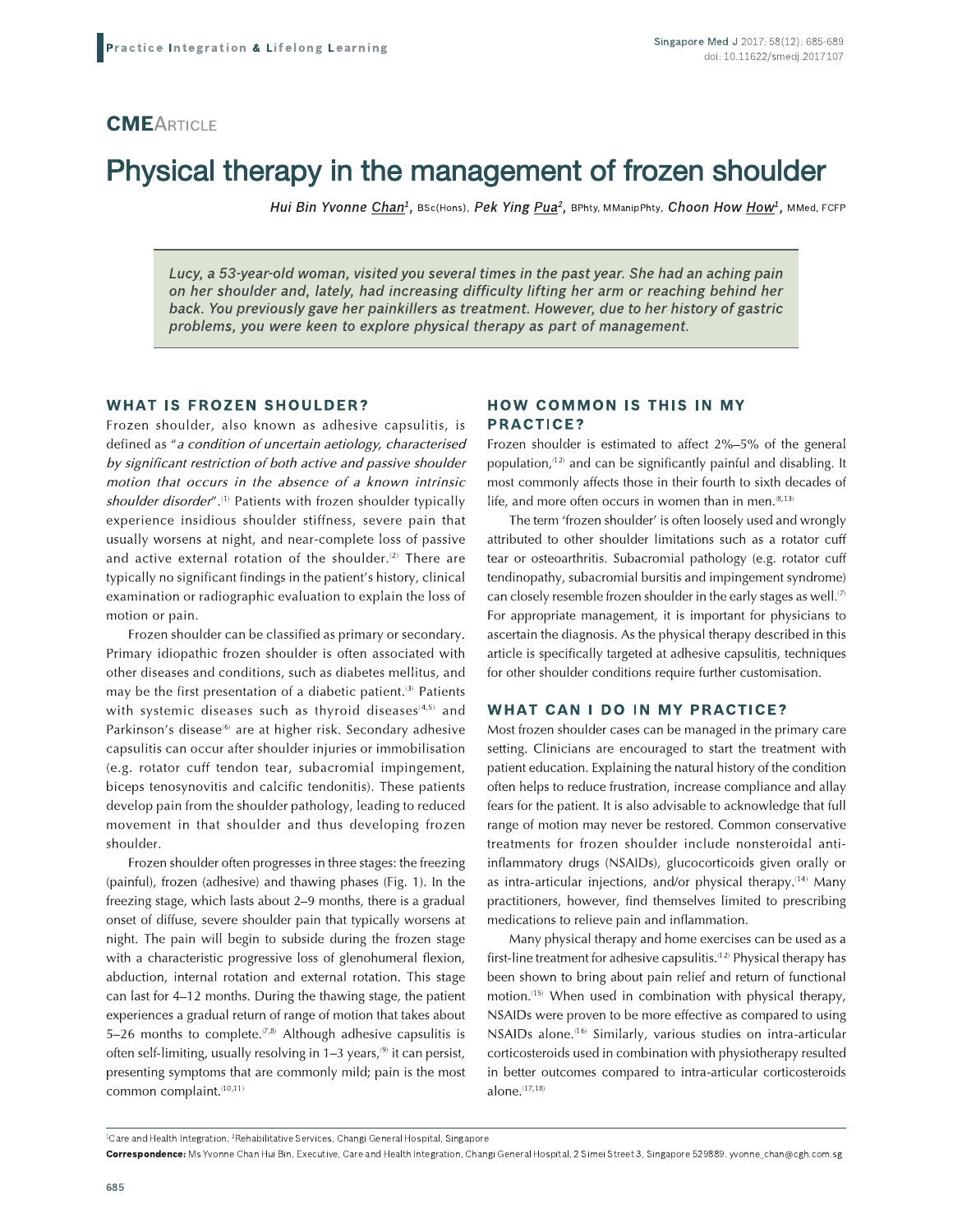#### Table I. A summary of the three phases of frozen shoulder.

|                                          | Freezing                                                                | Frozen                                                                                                           | <b>Thawing</b>                                                                                                                 |  |
|------------------------------------------|-------------------------------------------------------------------------|------------------------------------------------------------------------------------------------------------------|--------------------------------------------------------------------------------------------------------------------------------|--|
| <b>Duration</b>                          | $2-9$ mth                                                               | $4-12$ mth                                                                                                       | $5-26$ mth                                                                                                                     |  |
| <b>Signs and symptoms</b>                | Gradual onset of diffuse, severe<br>shoulder pain that worsens at night | Pain begins to subside but there is<br>a characteristic progressive loss of<br>range in motion                   | Gradual return of range of<br>motion                                                                                           |  |
| <b>Conservative treatment</b>            | • Patient education<br>• Physical therapy                               | • Medications: nonsteroidal anti-inflammatory drugs, oral or intra-articular glucocorticoids                     |                                                                                                                                |  |
| <b>Physical therapy at each</b><br>stage | • Gentle stretching exercises<br>• Modalities: heat/ice pack            | • Maintain stretching exercises<br>• Strengthening exercises:<br>isometric/static<br>• Modalities: heat/ice pack | • Maintain stretching<br>exercises<br>• Strengthening exercises that<br>progress from isometric/<br>static to resistance-based |  |



Fig. 1 Chart shows the clinical presentation of frozen shoulder. Icons with facial expressions represent the level of pain of the patient.

The physical therapy for primary idiopathic frozen shoulder described herein can be useful for prescribing home exercises to increase shoulder mobility. Nevertheless, it is imperative to consider the patient's symptoms and stage of the condition when selecting a physical treatment method for frozen shoulder. Table I summarises the key features of each stage.

#### **Freezing phase**

Pain is often most severe during the freezing phase and patients in this phase would benefit from learning pain-relieving techniques. These exercises include gentle shoulder mobilisation exercises within the tolerated range (e.g. pendulum exercise, passive supine forward elevation, passive external rotation, and active assisted range of motion in extension, horizontal adduction, and internal rotation). A heat or ice pack can be applied as a modality to relieve pain before the start of these exercises. The application of moist heat in conjunction with stretching has been shown to improve muscle extensibility.<sup>(19)</sup> Certain patients might also find it useful to take analgesics before physical therapy.

Patients should begin with short-duration (1-5 seconds) range of motion exercises, which should be in a relatively pain-free range.<sup>(20)</sup> Fig. 2 shows three commonly performed stretching exercises that are particularly useful for patients in this painful stage. Pendulum exercises can be used in flexion or abduction

or circular motion. Patients can also try pulley exercises, as tolerated, and neck or scapular muscle releases. It is important not to aggravate a frozen shoulder, as aggressive stretching beyond the pain threshold can result in inferior outcomes, particularly in the early phase of the condition.<sup>(21)</sup> There has also been evidence that patients should avoid a forward shoulder posture as it may cause a loss of glenohumeral flexion and abduction.<sup>(22)</sup>

#### Frozen phase

Similar to the freezing phase, a heat or ice pack can be applied during the frozen phase to relieve pain before commencing exercises. Home exercises such as those in Fig. 2 can be continued within the tolerated limit. In particular, stretching exercises for the chest muscles and muscles at the back of the shoulder should be maintained. Rotation before elevation exercises, such as an external rotation stretch, are also recommended to avoid increasing pain and inflammation.<sup>(22)</sup> At this stage, strengthening exercises are added to maintain muscle strength. Isometric or static contractions are exercises that require no joint movement and can be done without worrying about increasing pain in the shoulder.

Fig. 3 shows strengthening exercises that can be performed at home. The scapular retraction exercises gently stretch the chest muscles and serve as basic strengthening for the scapular muscles. Isometric shoulder external rotation can also be used for flexion or abduction, within the available range, but care should still be taken to avoid introducing aggressive exercises, as overenthusiastic treatment could aggravate the capsular synovitis and subsequently cause pain.

#### **Thawing phase**

In the thawing phase, the patient experiences a gradual return of range of motion. It is crucial to get the shoulder back to normal as quickly as possible by regaining full movement and strength. Strengthening exercises are important, as the shoulder is considerably weakened after a few months of little movement. Compared to the frozen phase, the patient can perform more mobility exercises and stretches (e.g. Figs. 2 & 3) with a longer holding duration, within tolerated boundaries. Strengthening exercises can also progress from isometric or static contractions, to exercises using a resistance band, and eventually to free weights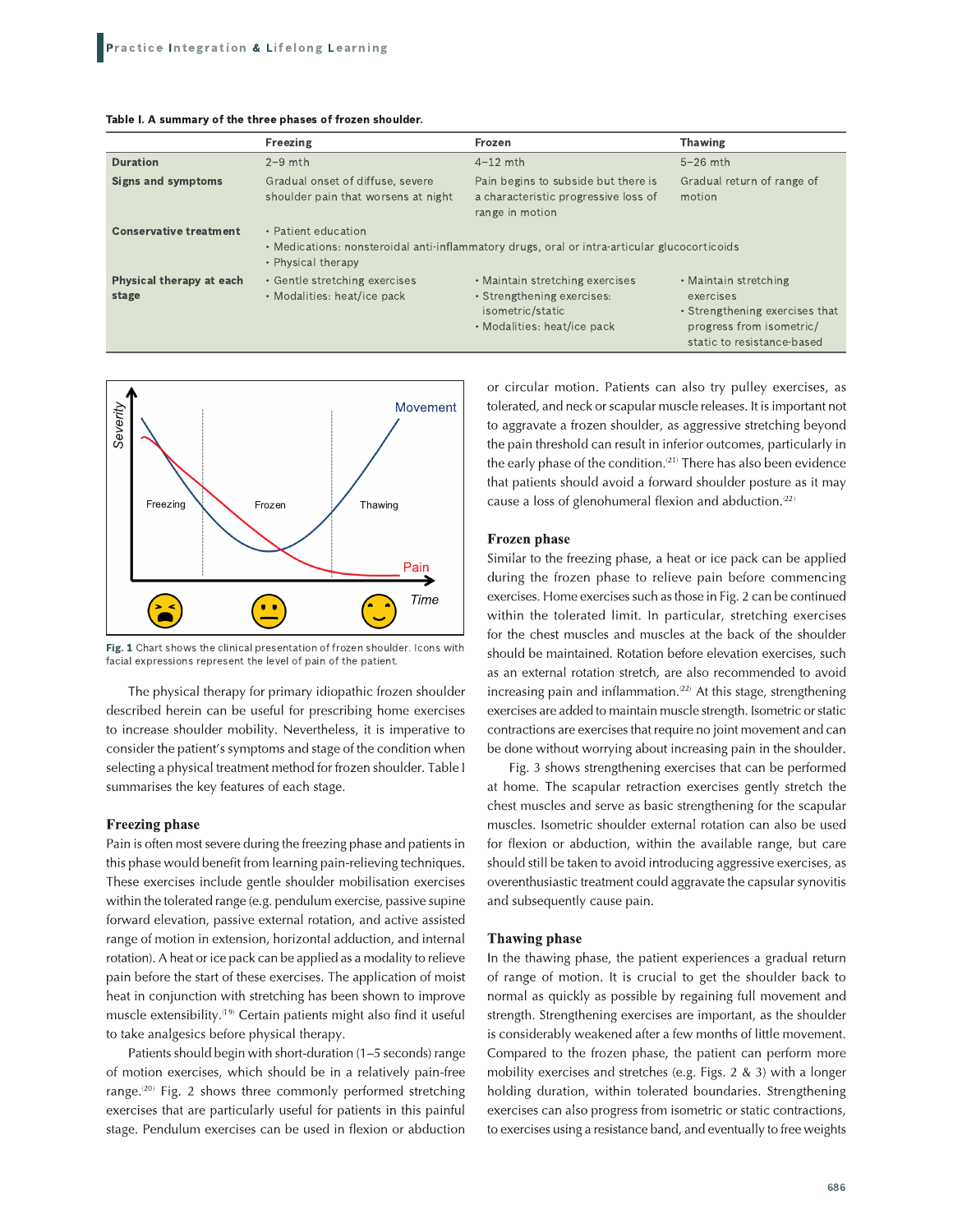

Fig. 2 Photographs show examples of stretching exercises: (a) active assisted shoulder forward flexion with wand; (b) active assisted shoulder external rotation with wand; and (c & d) pendulum exercise.



Fig. 3 Photographs show examples of strengthening exercises: (a) scapular retraction; (b) posterior capsule stretch; and (c) isometric shoulder external rotation. In scapular retraction, the scapulae are pulled towards each other (arrows in a).

or weight machines. Rotator cuff exercises, as well as posture exercises and exercises for the deltoid and chest muscles, can be included in the treatment as well.

#### Referral

Referral to a physiotherapist can be made when the physician thinks that the patient's condition needs more guidance and can benefit from a physiotherapist review, or when the patient's condition fails to improve after trialling exercises such as the above. Referral to an orthopaedics specialist may be necessary if some investigations are needed, such as radiography of the shoulder (to look for calcific tendonitis or acromial bone spur, i.e. a Type 3 Bigliani spur) and magnetic resonance imaging of the shoulder to rule out cuff tear.

Manipulation of the frozen shoulder under regional anaesthesia together with intra-articular glenohumeral joint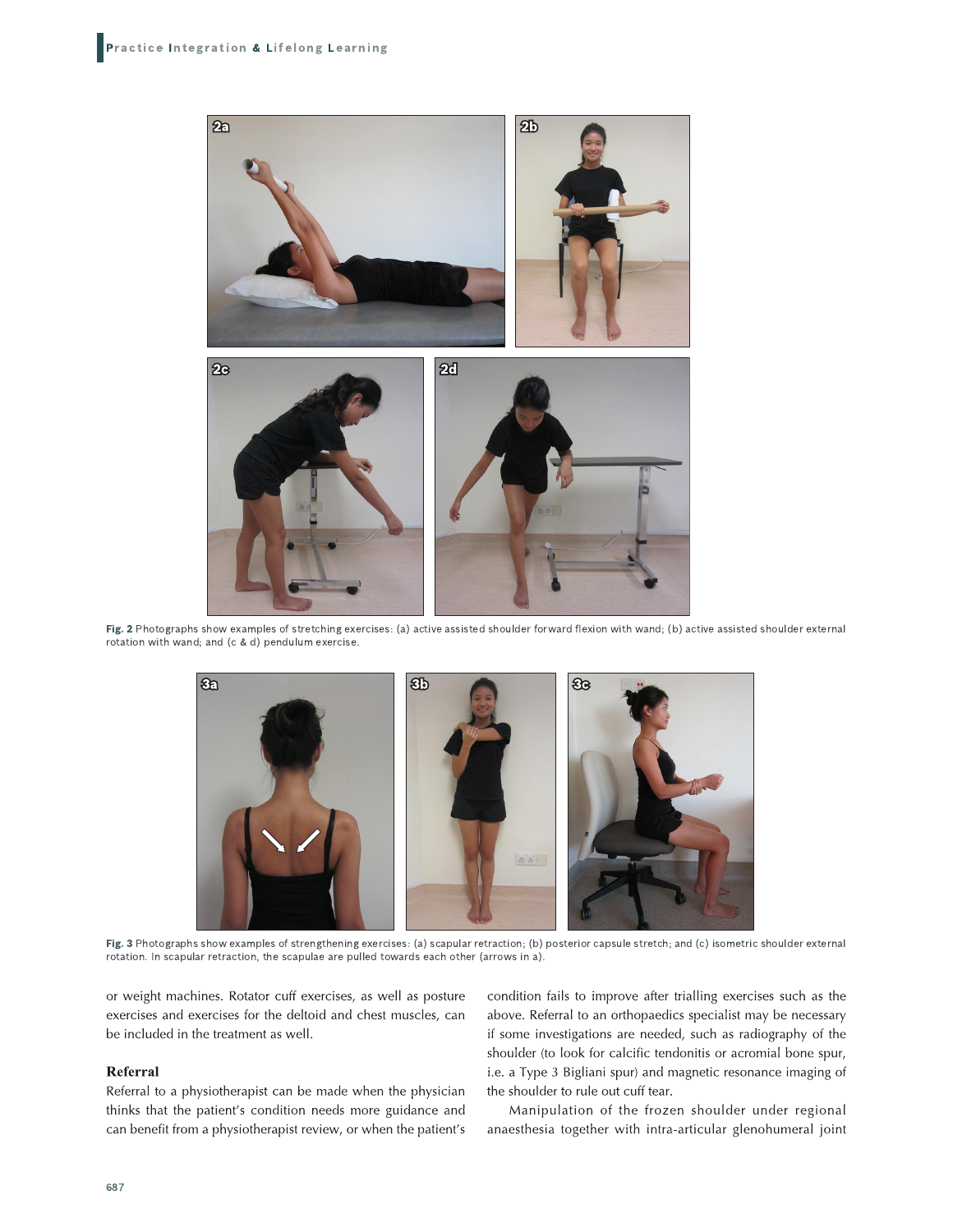cortisone injection is an effective form of treatment in frozen shoulder without cuff tear. This is especially so if the patient would like a rapid improvement in symptoms and avoid the expected natural history of pain, stiffness and slow gradual thawing of the stiff shoulder.

Lucy started on strengthening exercises at home, following your instructions. On her next visit to your clinic, she was happy to report that these exercises had relieved some of her pain and improved her shoulder movement. You assured her that her condition usually takes time to recover and instructed her to progress to resistance-based exercises. You noted that she was on track to recovery and did not refer her to a physiotherapist.

**ABSTRACT** Frozen shoulder, also known as adhesive capsulitis, is a common presentation in the primary care setting and can be significantly painful and disabling. The condition progresses in three stages: freezing (painful), frozen (adhesive) and thawing, and is often self-limiting. Common conservative treatments include nonsteroidal anti-inflammatory drugs, oral glucocorticoids, intraarticular glucocorticoid injections and/or physical therapy. However, many physicians may find themselves limited to prescribing medications for treatment. This article elaborates on physical therapy exercises targeted at adhesive capsulitis, which can be used in combination with common analgesics.

Keywords: adhesive capsulitis, frozen shoulder, physical therapy, self-management

#### **TAKE HOME MESSAGES**

- Patients with frozen shoulder typically experience insidious  $1<sub>1</sub>$ shoulder stiffness and near-complete loss of passive and active external rotation of the shoulder.
- $2.$ Frozen shoulder occurs in three phases: freezing (painful), frozen (adhesive) and thawing, and is often self-limiting.
- Common conservative treatments for frozen shoulder  $3.$ include NSAIDs, glucocorticoids given orally or as intraarticular injections, and/or physical therapy.
- 4. Physical therapy and home exercises can be a first-line treatment for frozen shoulder, with consideration of the patient's symptoms and stage of the condition.
- In the freezing (painful) stage, gentle stretching exercises 5. can be done but should be kept within a short duration (1-5 seconds) and not go beyond the patient's pain threshold.
- 6. In the frozen (adhesive) stage, strengthening exercises such as scapular retraction, posterior capsule stretch and isometric shoulder external rotation can be added to the patient's exercises for maintenance of muscle strength.
- 7. In the thawing stage, the patient experiences a gradual return of range of motion; both stretching and strengthening exercises can increase in intensity, with a longer holding duration.

#### **ACKNOWLEDGEMENT**

Figs. 2 and 3 are reproduced with permission of Changi General Hospital, Singapore.

#### **REFERENCES**

- Zuckerman JD, Rokito A. Frozen shoulder: a consensus definition. J Shoulder Elbow Surg 2011; 20:322-5.
- Brue S, Valentin A, Forssblad M, Werner S, Mikkelsen C, Cerulli G. Idiopathic adhesive capsulitis of the shoulder: a review. Knee Surg Sports Traumatol Arthrosc 2007; 15:1048-54.
- 3. Pal B, Anderson J, Dick WC, Griffiths ID. Limitation of joint mobility and shoulder capsulitis in insulin- and non-insulin-dependent diabetes mellitus. Br I Rheumatol 1986: 25:147-51.
- Cakir M. Samanci N. Balci N. Balci MK. Musculoskeletal manifestations in patients with thyroid disease. Clin Endocrinol (Oxf) 2003; 59:162-7.
- Wohlgethan JR. Frozen shoulder in hyperthyroidism. Arthritis Rheum 1987;  $30:936-9$
- Riley D, Lang AE, Blair RD, Birnbaum A, Reid B. Frozen shoulder and other 6. shoulder disturbances in Parkinson's disease. J Neurol Neurosurg Psychiatry 1989; 52:63-6.
- 7. Prestgaard TA. Frozen shoulder (adhesive capsulitis). In: UpToDate [online]. Available at: https://www.uptodate.com/contents/frozen-shoulder-adhesivecapsulitis. Accessed November 1, 2017.
- Dias R, Cutts S, Massoud S. Frozen shoulder. BMJ 2005; 331:1453-6. 8.
- Maund E, Craig D, Suekarran S, et al. Management of frozen shoulder: a systematic 9. review and cost-effectiveness analysis. Health Technol Assess 2012: 16:1-264.
- 10. Hand C, Clipsham K, Rees JL, Carr AJ. Long-term outcome of frozen shoulder. J Shoulder Elbow Surg 2008; 17:231-6.
- Vastamäki H, Kettunen J, Vastamäki M. The natural history of idiopathic  $11$ frozen shoulder: a 2- to 27-year followup study. Clin Orthop Relat Res 2012; 470:1133-43.
- 12. Hsu JE, Anakwenze OA, Warrender WJ, Abboud JA. Current review of adhesive capsulitis. J Shoulder Elbow Surg 2011; 20:502-14.
- 13. Rizk TE, Pinals RS. Frozen shoulder. Semin Arthritis Rheum 1982; 11:440-52.
- 14. Wong PL, Tan HC. A review on frozen shoulder. Singapore Med J 2010; 51:694-7.
- 15. Page P, Labbe A. Adhesive capsulitis: use the evidence to integrate your interventions. N Am J Sports Phys Ther 2010; 5:266-73.
- 16. Dudkiewicz I, Oran A, Salai M, Palti R, Pritsch M. Idiopathic adhesive capsulitis: long-term results of conservative treatment. Isr Med Assoc J 2004: 6:524-6.
- 17. Page MJ, Green S, Kramer S, et al. Electrotherapy modalities for adhesive capsulitis (frozen shoulder). Cochrane Database Syst Rev 2014; (10):CD011324.
- 18. Mobini M, Kashi Z, Bahar A, Yaghubi M. Comparison of corticosteroid injections, physiotherapy, and combination therapy in treatment of frozen shoulder. Pak Med Sci 2012; 28:648-51
- 19. Järvinen TA, Järvinen TL, Kääriäinen M, Kalimo H, Järvinen M. Muscle injuries: biology and treatment. Am J Sports Med 2005; 33:745-64.
- 20. Kelley MJ, McClure PW, Leggin BG. Frozen shoulder: evidence and a proposed model guiding rehabilitation. J Orthop Sport Phys Ther 2009; 39:135-48.
- 21. Diercks RL, Stevens M. Gentle thawing of the frozen shoulder: a prospective study of supervised neglect versus intensive physical therapy in seventy-seven patients with frozen shoulder syndrome followed up for two years. J Shoulder Elbow Surg 2004: 13:499-502.
- 22. Donatelli R, Ruivo RM, Thurner M, Ibrahim MI. New concepts in restoring shoulder elevation in a stiff and painful shoulder patient. Phys Ther Sport 2014;  $15:3 - 14.$